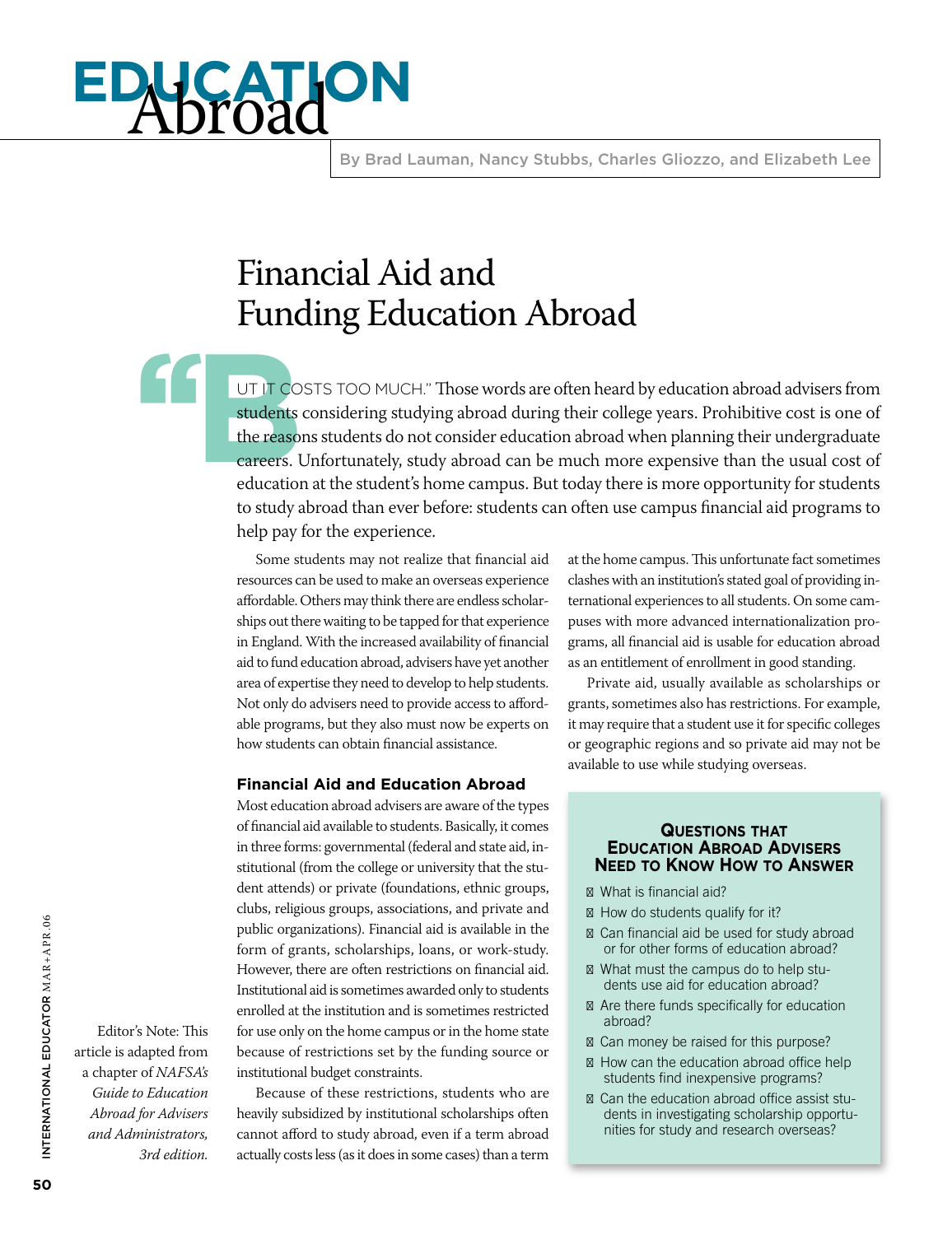

#### **Where Can I Learn More about the Aid Available on my Campus?**

The campus financial aid office is the first and best source of information on all the kinds and sources of aid available at an institution. The office provides information that outlines the types of institutional aid available to students as well as funds available through academic departments. It also has information about the often-bewildering variety of private aid available to college students. Many universities now provide a search service for students who want to see if they can qualify for private aid. This is usually a low-cost or free alternative to the many commercial scholarship search services.

#### **What Financial Aid Can Be Used for Education Abroad?**

The ideal answer to this question is "everything the student would normally receive, plus any special study abroad scholarships that can be found." Using all types of federal financial aid for study abroad is perfectly legal as long as the student is eligible and the institution has approved the courses taken abroad for credit. Many states pattern their financial aid rules and regulations on federal statutes and regulations, so that aid can also be used for study abroad. However, institutional and private aid may or may not be available for study abroad, depending on the restrictions placed on the award. This is a problem for students attending private schools where large scholarships are awarded.

#### **What about Financial Support for Other Kinds of Education Abroad?**

Most undergraduate aid is geared toward helping students make progress toward their degrees. If the overseas activity involves work, internships, field experience, or volunteer activities, most federal, state, or institutional aid cannot be used. An exception can often be made when the activity generates credit. If internships, service learning, or field experiences are allowed to earn credit on the home campus, the education abroad professional should find out how that credit is arranged and see if international experiences can be added to the list. The other exception is private aid

Additional information on this topic can be found in the Education Abroad Professional Network on the NAFSA Web site. Visit http://www. nafsa.org/AdvisingResources.

designed to encourage an international experience even if it does not include formal study. Some funding resources for international scholarships include grants for travel, social work, undergraduate research, the exploration of architectural trends in major world cities, and unpaid work at various ecological or biological research stations.

#### **Is Awarding Aid for Education Abroad More Difficult?**

Securing financial aid can become more complicated when students study abroad. Oftentimes, study abroad courses must be preapproved for credit by the home institution before the student leaves. Students have to reapply for federal and state aid each year (and for some kinds of institutional or private aid), which can be challenging if the student is abroad. Award notices and other documents must be sent to students for their signatures, or must go to a predesignated person with a valid power of attorney. It may be necessary to allow forms and other documents to arrive after normal deadlines to allow for international mail delays.

#### **How Can Financial Aid Be Made More Available?**

To help make financial aid more available to students, an education abroad professional must employ knowledge, communication, and cooperation. Knowledge of what aid is available and how it is awarded is necessary to understand how aid might be used by education abroad students. Communication with several offices, including financial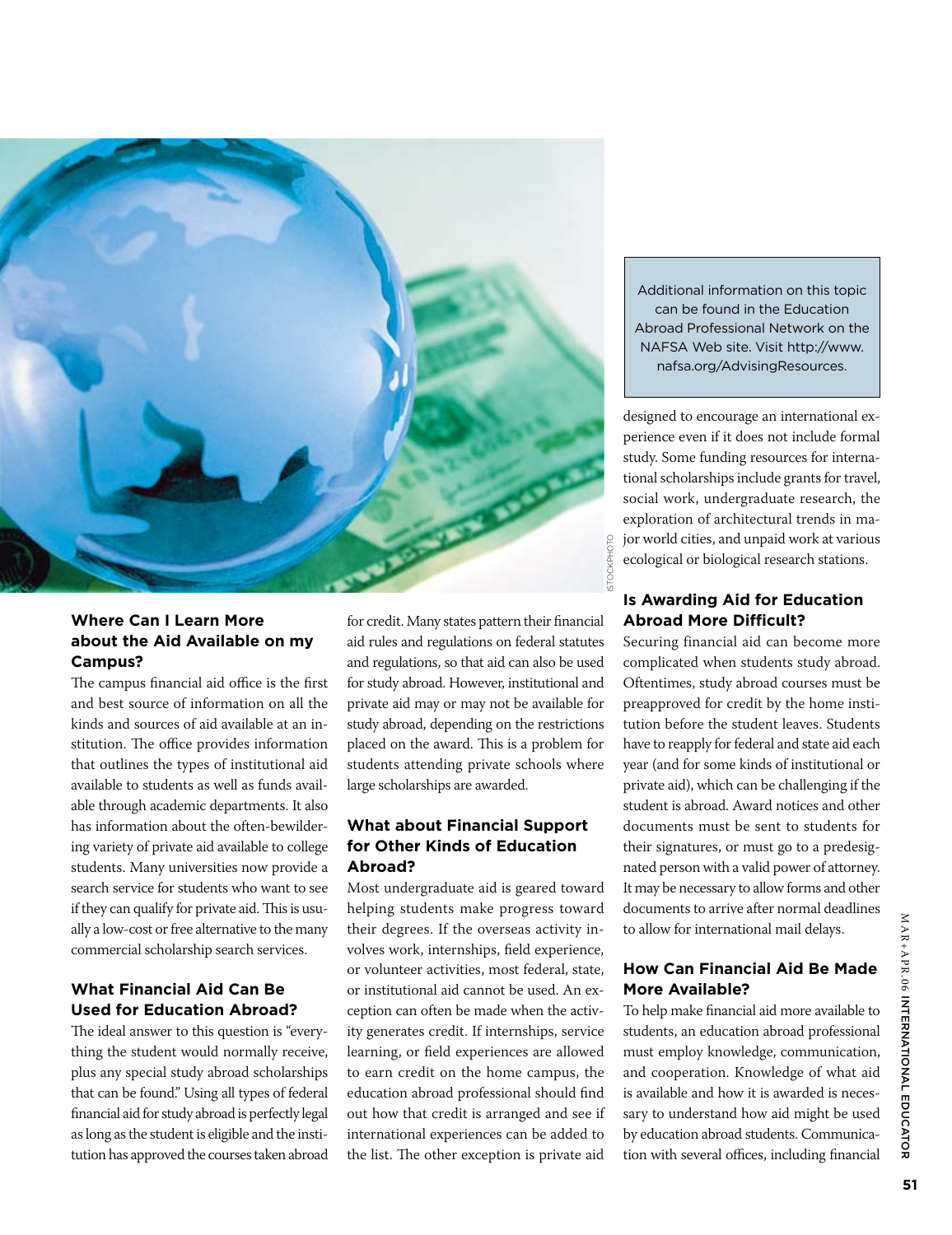## **H o t I d e a !**

### **Building a Campus Scholarship Fund**

An education abroad scholarship fund can be created by raising funds through the campus community. The campus development office may be able to work an appeal into its annual fund drive, perhaps targeting alumni who have studied abroad. Working with the development office allows the education abroad professional to get expert advice about raising money, plus access to mailing lists, postage, the alumni magazine or newsletter, and the local community. A campus scholarship fund would help ensure that academically qualified and interested students are not denied the educational and career advantages of an overseas experience because they lack money

aid, the registrar, the bursar, and academic departments, is needed to coordinate special policies and procedures for awarding aid to education abroad students. Cooperation is required to properly award aid, verify its use, and avoid violating federal and state law. Education abroad professionals must also be determined and resourceful activists, lobbyists, and proponents for using current funds and finding new funds. Without active leadership, opportunities for growth may be lost.

Where does an education abroad professional begin? First, the professional must accept the fact that financial aid for study abroad will probably involve more work for him or her and for the education abroad office, as well as for several other administrative offices on the campus. The extra work is generated by the need to create new procedures. Questions to help guide education abroad advisers in this process are available in NAFSA's new publication, *NAFSA's Guide to Education Abroad for Advisers and Administrators, 3rd Edition.*

#### **Low-Cost Program Possibilities**

In addition to financial aid, there are a number of other possibilities of funding study abroad. For example, using low-cost programs, which can be a bargain for one student, may be a burden for another. Realistically, low cost will mean something different for each institution. In fact, the criteria change for each student. But the first step is knowing the possibilities.

Exchange programs sometimes permit the student to apply his or her institutional aid (or even tuition remission) to an exchange when such aid cannot be used on other types of study abroad. If an institution does not want to manage direct exchanges, it might explore the International Student Exchange Program (ISEP) instead, which facilitates international exchange among universities worldwide. Because all fees, including room and board, are paid at the home institution, the basic cost of studying abroad remains consistent with home-campus costs.

A brief search of study abroad programs in major cities will identify many programs utilizing classes at the same "host institution" abroad, but costs for those programs may vary widely. Education abroad professionals should, of course, always caution students to carefully consider what the "cost" of a program includes when comparing programs. A lower cost may actually mean less value for the money. Students need to understand that value lies in support services as well as such items as housing and meals. There are instances in which two programs really are comparable (and the classes are the same because they are provided by the same host institution), but the price of tuition for one program is higher than the price of tuition at the other program. Some programs pass along the institutional "in-state" tuition savings to study abroad program participants. In other words, there may be some advantage for a student to apply to a program sponsored by a state school in the student's home state.

Sometimes a consortial or affiliation agreement between institutions will provide students with access to lower fees, travel grants, scholarships, and so on. If there is a particular program to which a home institution frequently sends students, perhaps a formalized association between the two institutions could be beneficial.

Often, a student can meet academic and personal goals for study abroad in more than one geographic location. Changing location slightly can sometimes bring study abroad into a student's affordable range. For instance, it is almost always less expensive to study outside a capital city. Thus, studying in a regional center may be less expensive and just as cross-culturally stimulating. Also, some less traditional study locations, for example in Central Europe, may offer a significantly lower cost of living, which is then reflected in overall savings in the cost of housing, food, and personal expenses.

Direct enrollment in a foreign university, as opposed to application through a U.S. based program, may offer a significant savings. However, some level of support to the student is usually sacrificed in using a direct enrollment option, so this is best reserved for more independent and experienced students. It also requires that the adviser have a good working relationship with and knowledge of the international office at the host institution.

Of course, the length of study will change the cost, but a shorter program is not always less expensive. For one thing, short-term programs less frequently qualify for aid. On the other hand, a full-year student may be better able to directly enroll in the foreign institution (with an associated cost savings) or may qualify for less-expensive housing.

#### **Outside Funding and Scholarships**

Even with greater access to federal and state aid, numerous students still do not qualify for need-based financial aid and yet also cannot find an extra \$1,000 to \$4,000 to participate in a study abroad program. For these students, the slight increase in scholarships developed to encourage undergraduates to study abroad is good news. Assisting students in locating viable sources of financial aid is perhaps the easier half of the challenge. What remains is the need to work